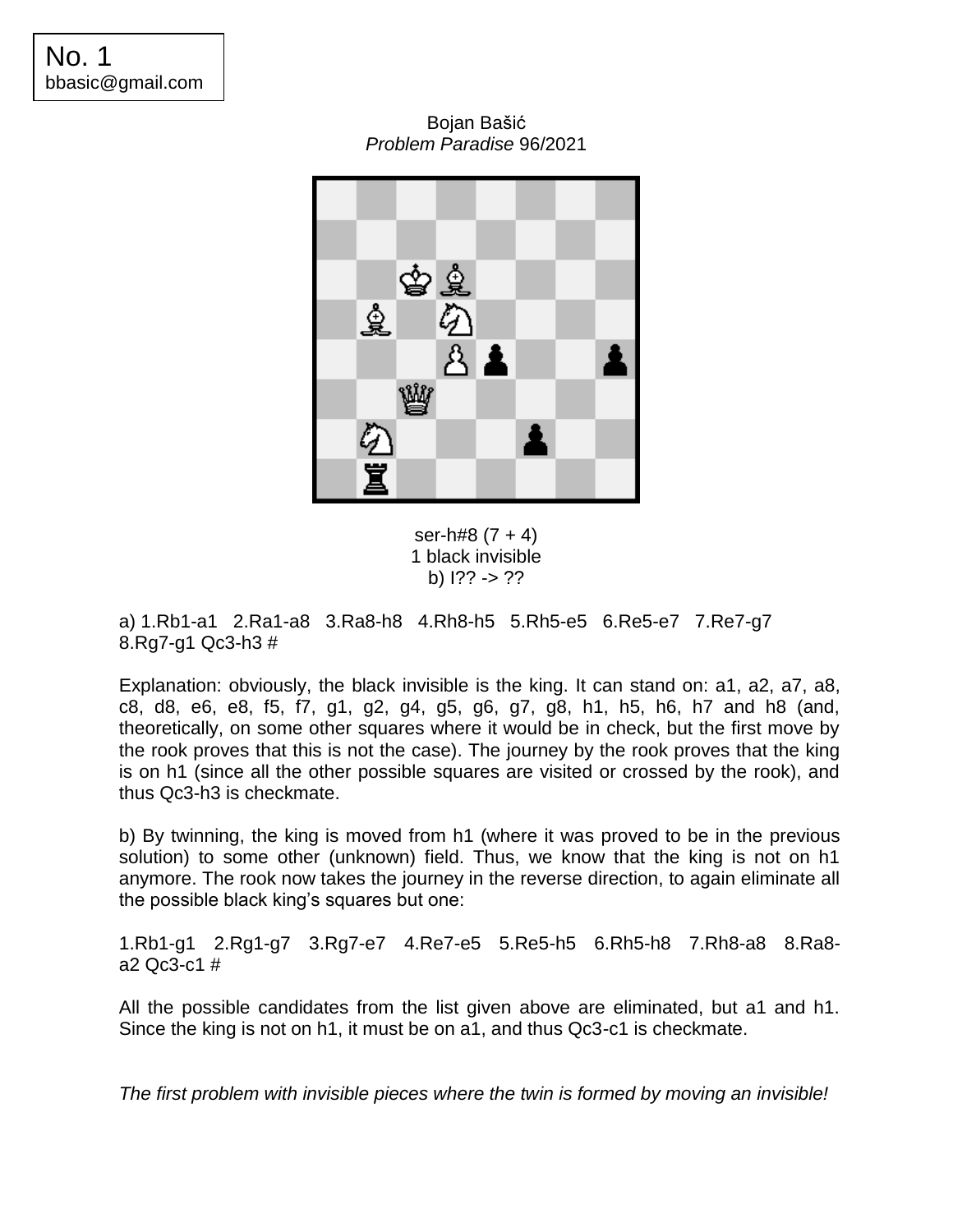Bojan Bašić 1st Comm., 9th FIDE World Cup in Composing 2021, 17. 8. 2021.



 $h#4$  (3 + 3) Back-home b) d3  $\rightarrow$  e3

a) 1.g2-g1=S e7-e8=B 2.Sg1-f3 h7-h8=Q 3.Sf3-e5 + Qh8\*e5 4.b2-b1=R Qe5-c3 #

b) 1.b2-b1=B e7-e8=Q 2.g2-g1=Q Qe8-c6 3.Qg1-g2 h7-h8=B 4.Kb4-a5 Bh8 c3 #

*Comments:*

- Mixed AUW in the twin a), B/Q promotions in Black/White echoed form in the twin b)
- Black AUW by the b- and g-pawns and reciprocal change of promotions by white e- and h-pawns
- Promotions by the b-pawn (in both twins) are purely tempo moves!
- The move 2. ... Qe8-c6 in the twin b) might need an additional explanation: why not 2. ... Qe8-e7 (which is a back-home move)? The point is that 2. ... Qe8-e7 would be a check, but then Black would not be obliged to play his back-home move Qg1-g2 (since this move does not defend from check), and thus bQg2 would be "unfrozen" and could (virtually) capture the wK! In other words, 2. ... Qe8-e7 is illegal since it is a self-check. (And this also explains the motive for 2.g2-g1=Q instead of 2.g2-g1=R.)
- The twin a) answers a challenge by Nicolas Dupont (the Back-home inventor): to construct a Back-home 4 pawns problem showing a mixed AUW. The twin b) is an added bonus.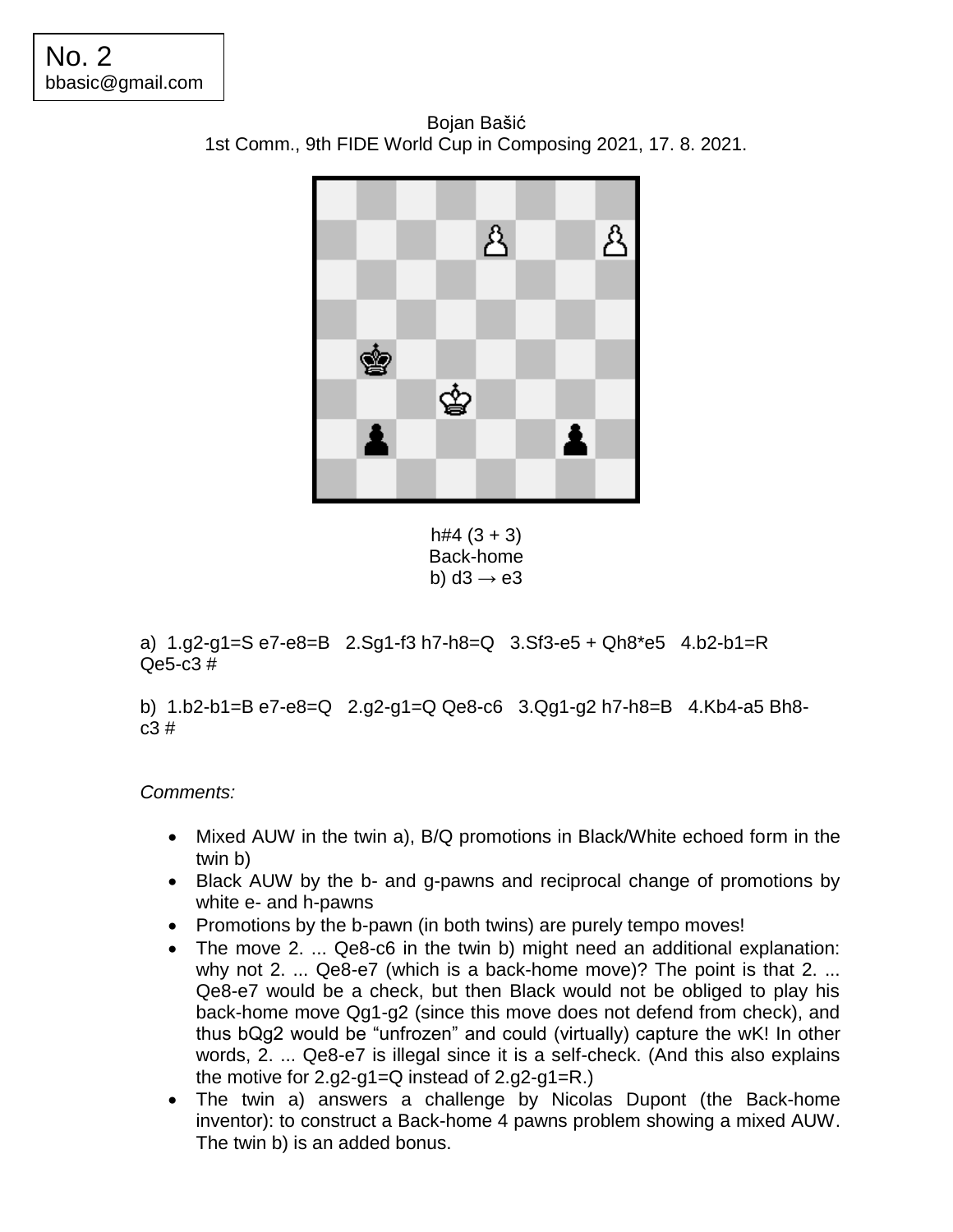Bojan Bašić 4th HM, Fairy Section Tzuica 2021, 22. 10. 2021. (version *MatPlus Forum,* December 2021)



 $hs=2.5(7 + 7)$ Antikings locust h8, moarider-lion b6 3 solutions

*Solutions:*

- 1...Sd5-f6 2.Lh8\*f6-e5 + Re4-e2 3.Le5\*e2-e1 Bg3-f4 =
- 1...Re4-e8 2.Lh8\*e8-d8 + Bg3-b8 3.Ld8\*b8-a8 Sd5-f4 =
- 1...Bg3-e5 2.Lh8\*e5-d4 + Sd5\*b4 3.Ld4\*b4-a4 Re4-f4 =

*Comments:*

- Cyclic Zilahi, where each of the three thematic black pieces (which are the only black officers on the board) is once captured in the first White's move, once in the second one, and once delivers stalemate.
- The final moves are Pelle moves on the same square and along the same pinning line.